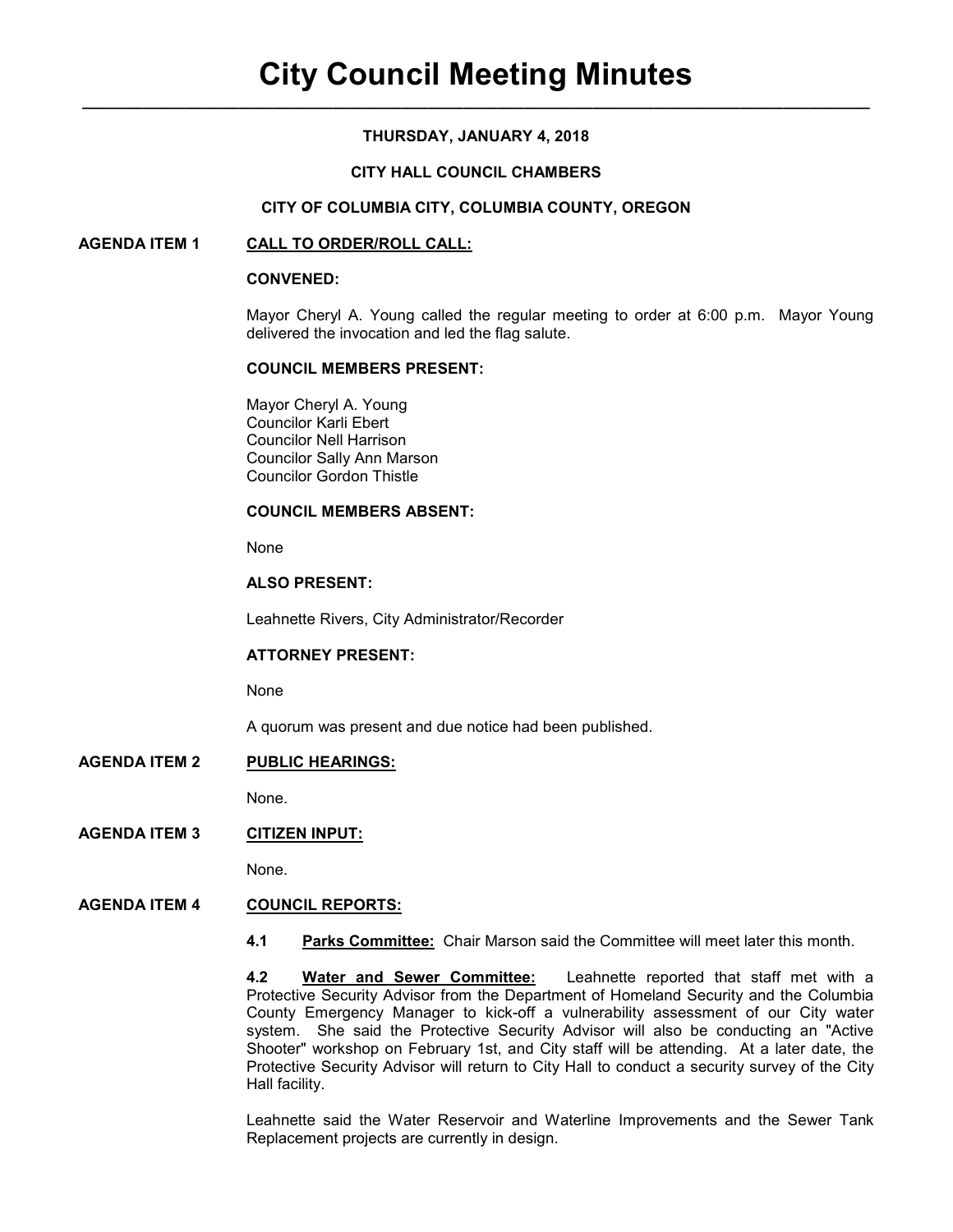Leahnette said a request for bids for the Stormwater Improvements associated with the Water Source Protection project was distributed in late November, but we did not receive any. She said we are currently putting together another list of contractors to send the request for bids to.

**4.3 Street Committee:** Chair Marson said everyone in the upper neighborhood was thankful that the crew cleared the streets on Christmas eve.

**4.4 Audit Committee:** No report.

**4.5 Hazard Mitigation Planning Group:** Team Member Ebert said the Group will meet on January 22nd.

**4.6 Other Reports:** None.

# **AGENDA ITEM 5 CONSENT AGENDA:**

- **5.1 Minutes of the Regular City Council Meeting on December 7, 2017.**
- **5.2 Minutes of the Special City Council Meeting on December 20, 2017.**
- **5.3 Financial Report for the month ending November 30, 2017.**
- **5.4 Annual Accounting of System Development Charges for 2015-16 Fiscal Year.**
- **5.5 Annual Accounting of System Development Charges for 2016-17 Fiscal Year.**
- **5.6 Activities report from the Public Works Superintendent.**
- **5.7 Activities report from the Chief of Police.**
- **5.8 Activities report from the City Administrator.**
- **5.9 Ratify OLCC Temporary Use Application for Sun Shine Pizza.**
	- **5.10 Reappoint Barbara Gordon and Suella Kovich to the Audit Committee.**
- **5.11 Reappoint Lyle Bluhm to the Budget Committee.**
- **5.12 Reappoint Kelly Niles, Karli Ebert, Gary Hudson, Frank Hupp and Dan McGraw to the Hazard Mitigation Team.**

**5.13 Appoint City Administrator, Leahnette Rivers, as Budget Office for 2018 calendar year.**

**5.14 Reappoint existing City Council Committee assignments.**

Item 5.6 was not available and was removed from the Consent Agenda.

MOVED (HARRISON), SECONDED (MARSON) AND CARRIED UNANIMOUSLY BY ROLL CALL VOTE TO APPROVE THE CONSENT AGENDA.

**AGENDA ITEM 6 UNFINISHED BUSINESS:**

None.

### **AGENDA ITEM 7 NEW BUSINESS:**

**7.1 Grant Agreement: Agreement between the City of Columbia City and the State of Oregon Military Department Office of Emergency Management pertaining to a Hazard Mitigation Grant for Seismic Retrofits for Reservoirs in an amount not to exceed \$225,000.00.** 

MOVED (EBERT), SECONDED (THISTLE) AND CARRIED UNANIMOUSLY TO ADOPT COUNCIL BILL NO. 17-832.

**7.2 Council Bill No. 18-834; Resolution No. 18-1203-R: A Resolution authorizing a transfer of appropriations within the General Fund during the fiscal year beginning July 1, 2017.** 

MOVED (THISTLE), SECONDED (EBERT) AND CARRIED UNANIMOUSLY TO ADOPT COUNCIL BILL NO. 18-834.